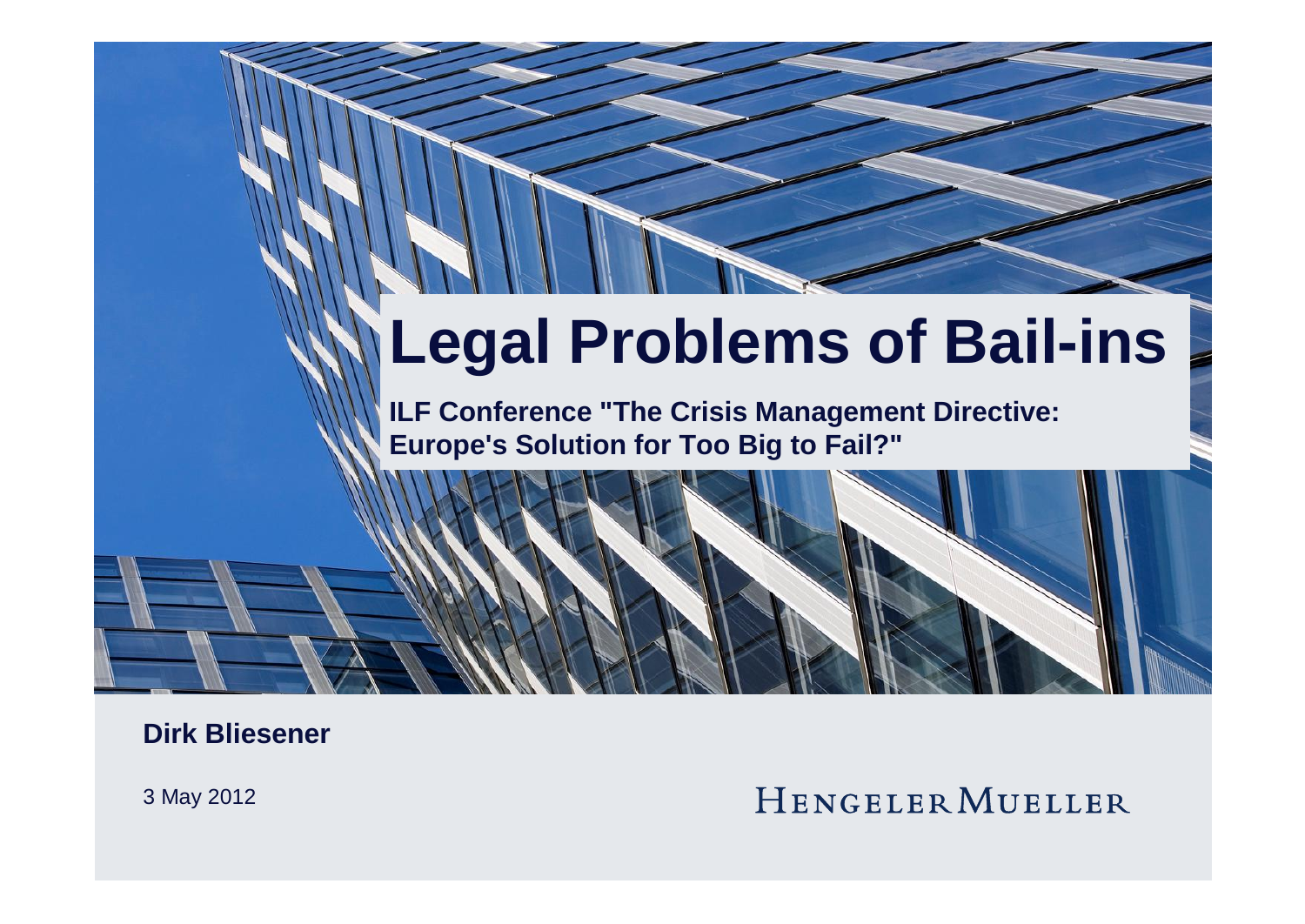### **Current Status of Crisis Management Directive**

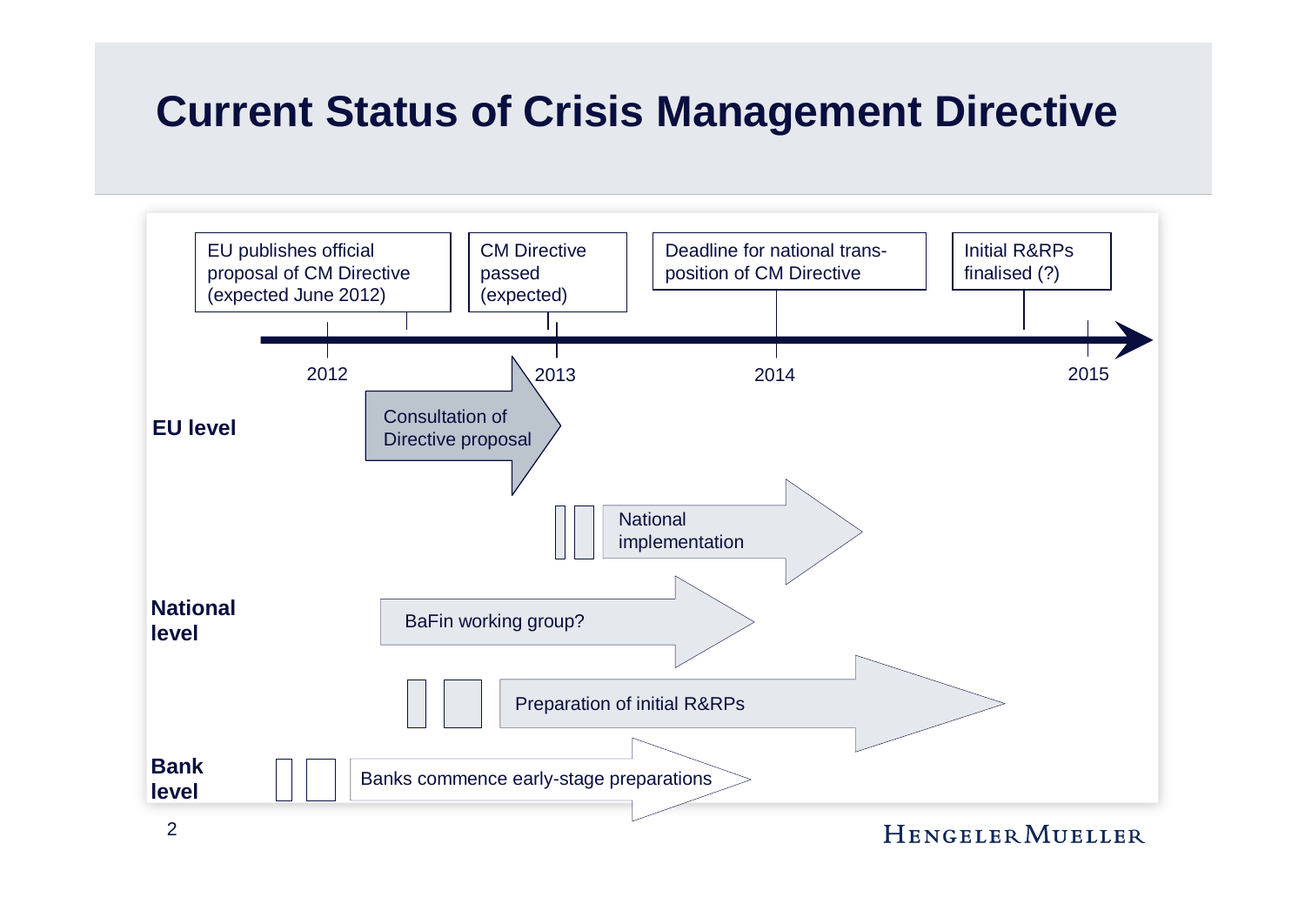# **Draft Crisis Management Directive Proposal** Overview of New Tools

| <b>Objectives</b><br>of the<br><b>Directive</b> | enhance financial stability<br>reduce moral hazard<br>protect depositors and critical banking services<br>save public money<br>protect the internal market for financial institutions<br>$\bullet$                                     |  |  |  |  |
|-------------------------------------------------|----------------------------------------------------------------------------------------------------------------------------------------------------------------------------------------------------------------------------------------|--|--|--|--|
| <b>Instruments</b>                              | recovery planning (Art. 4 et seqq.)<br>$\bullet$<br>living wills (R&RPs)<br><b>Preventative</b><br>resolution planning (Art. 15 et seqq.)<br>$\bullet$<br>Instruments<br>intra-group financial support (Art. 8 et seqq.)<br>$\bullet$  |  |  |  |  |
|                                                 | require management to take appropriate actions for the recovery or resolution of<br>$\bullet$<br>the credit institution (Art. 23)<br><b>Early Intervention</b><br>special management (Art. 24 et seqq.)<br>$\bullet$                   |  |  |  |  |
|                                                 | sale of business tool (Art. 30)<br>$\bullet$<br>bridge institution tool (Art. 32)<br><b>Resolution Tools</b><br>$\bullet$<br>and Powers<br>asset separation tool (Art. 34)<br>$\bullet$<br>debt write-down tool (Art. 35)<br>$\bullet$ |  |  |  |  |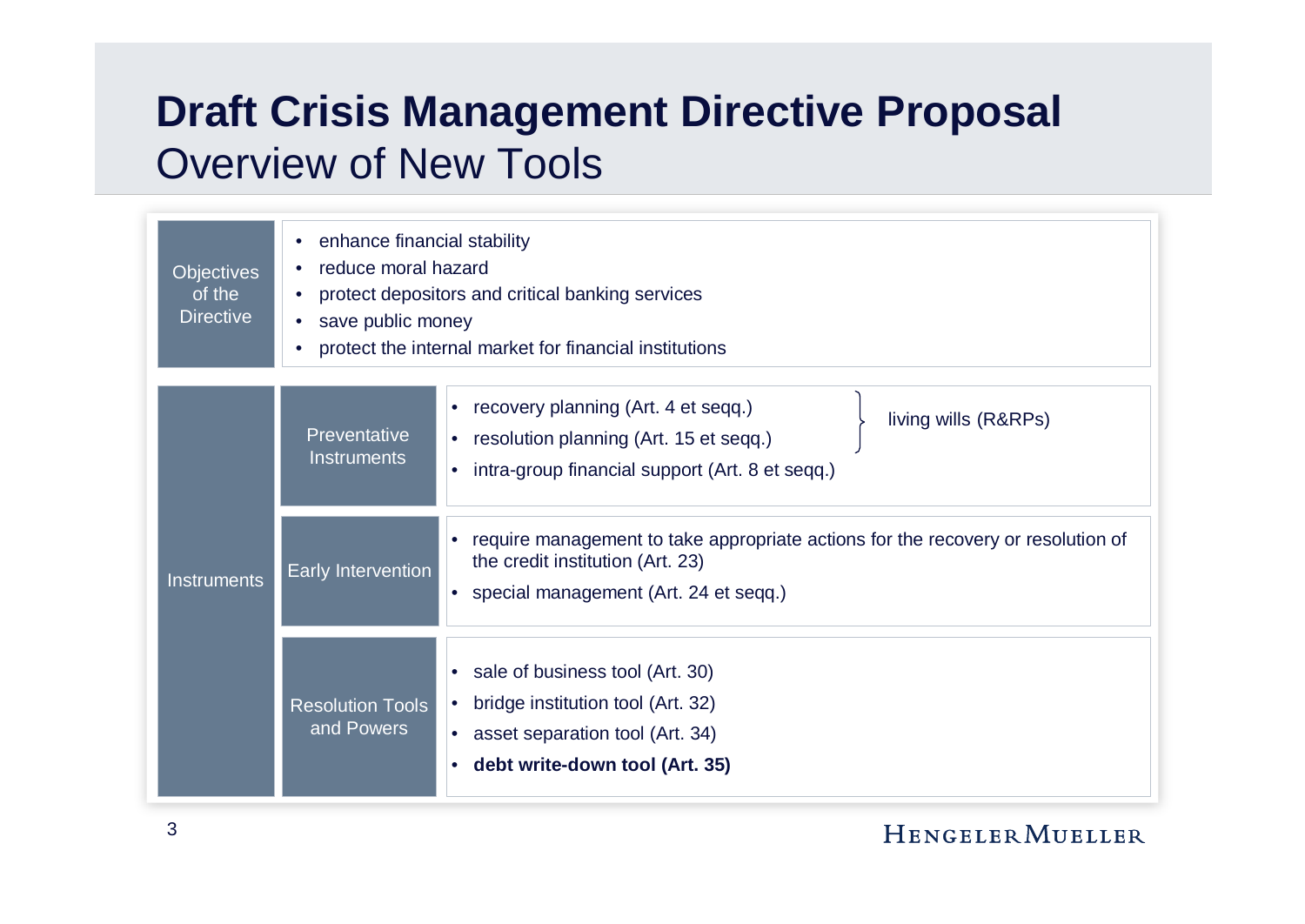### **Resolution Tools**

(Art. 29 et seqq. of draft Directive Proposal)

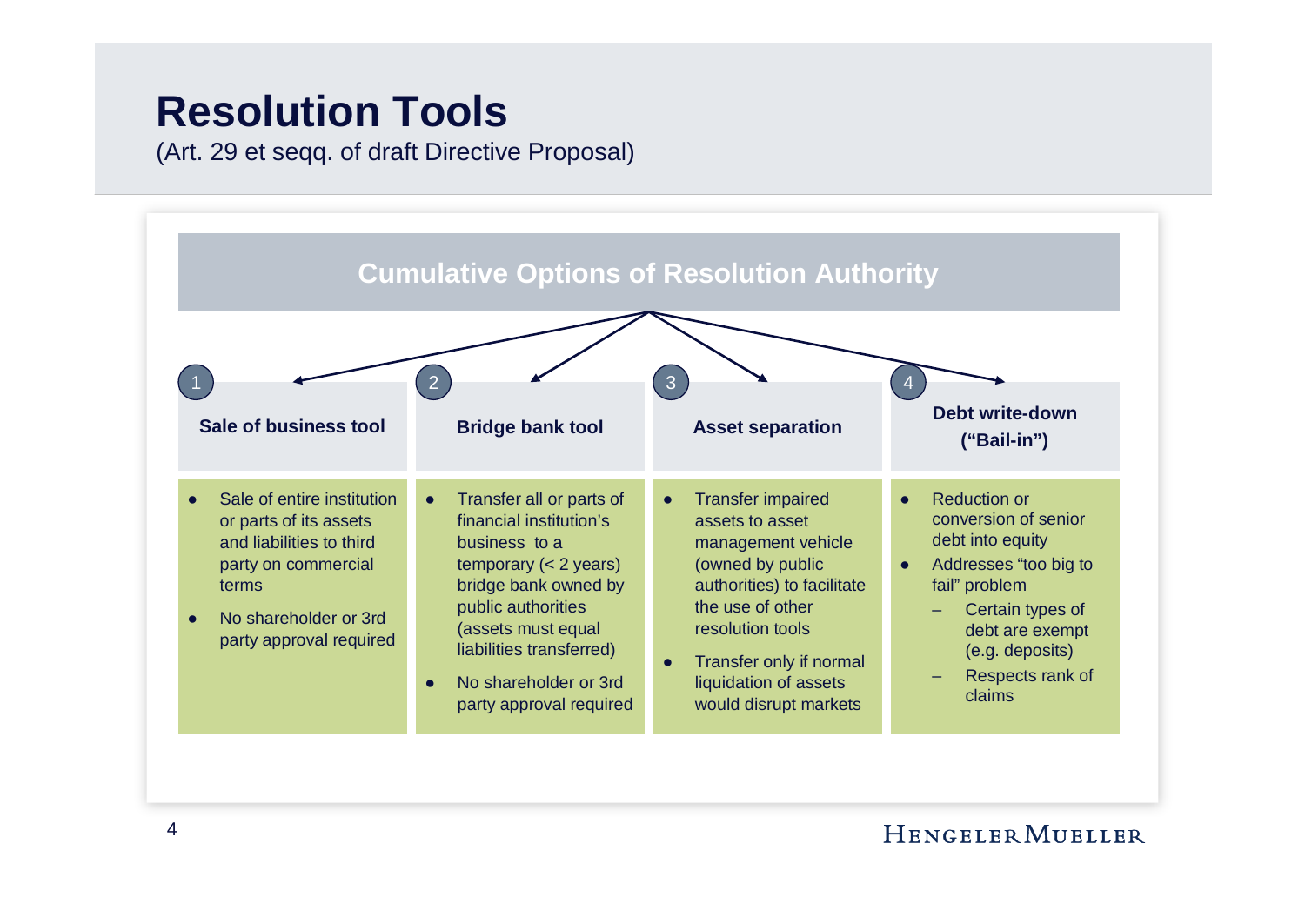### **Debt Write-Down Tool**

(Art. 35 et seqq. of draft Directive Proposal)

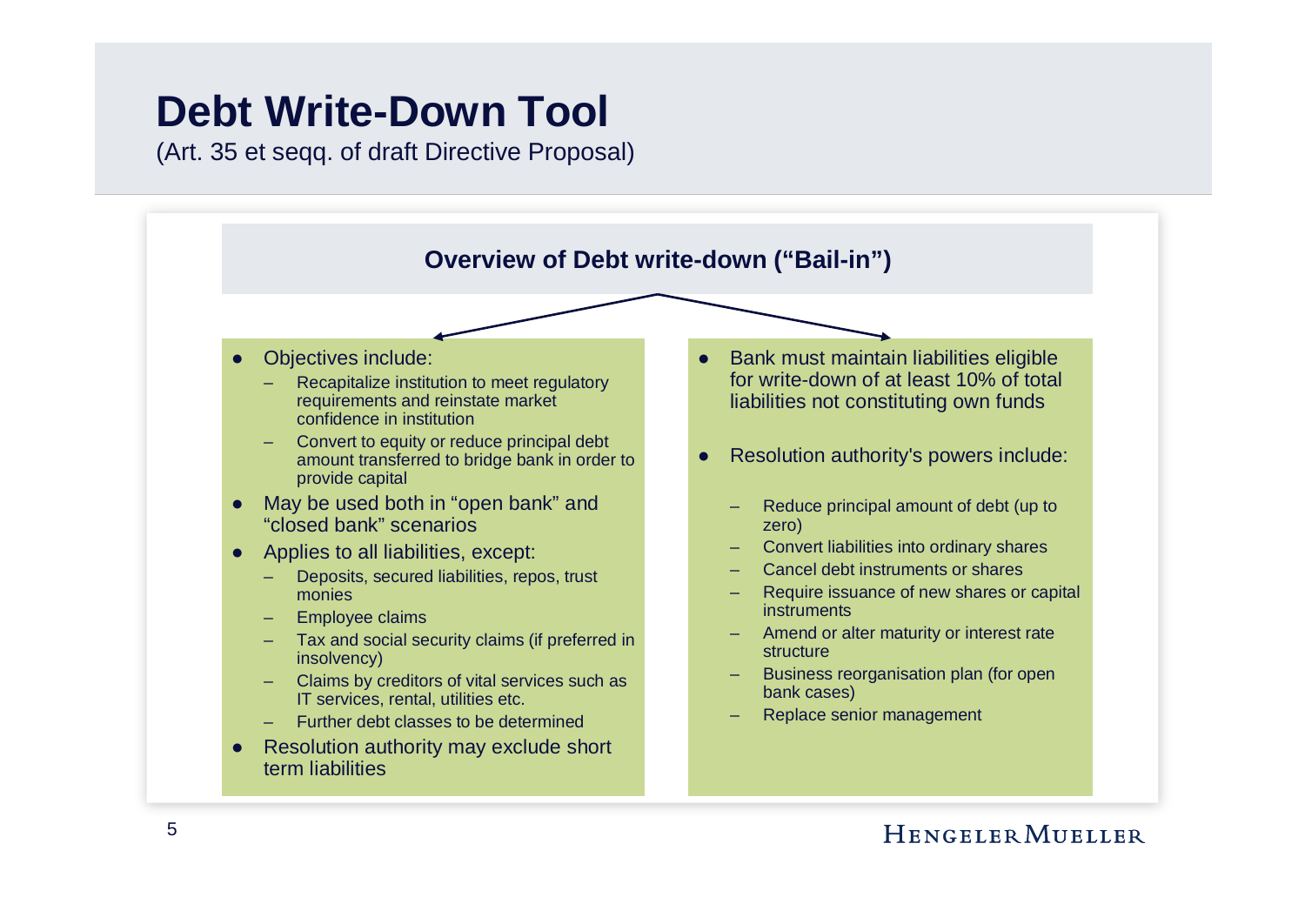# **Example of Debt Write-Down**

| <b>Balance Sheet of Example Bank</b>        |                     |                                                      |                                      |  |  |  |  |
|---------------------------------------------|---------------------|------------------------------------------------------|--------------------------------------|--|--|--|--|
| <b>Assets</b>                               |                     |                                                      | Liabilities and shareholder's equity |  |  |  |  |
| Cash                                        | 5,000,000,000 EUR   | <b>Deposits</b>                                      | 30,000,000,000 EUR                   |  |  |  |  |
| <b>Deposits</b>                             | 5.000.000.000 EUR   | Repos                                                | 10.000.000.000 EUR                   |  |  |  |  |
| Reserve repos                               | 10.000.000.000 EUR  | Short term debt                                      | 10,000,000,000 EUR                   |  |  |  |  |
| <b>Financial assets</b>                     | 20.000.000.000 EUR  | Senior secured debt                                  | 20.000.000.000 EUR                   |  |  |  |  |
| Accounts receivable<br>from credit-business | 20,000,000,000 EUR  | Senior unsecured debt                                | 10.000.000.000 EUR                   |  |  |  |  |
| Other assets                                | 20,000,000,000 EUR  | Shareholder's equity                                 | LOOD OOO OOO EI<br>UUU TUUU TUUU     |  |  |  |  |
| <b>Total assets</b>                         | 100.000.000.000 EUR | <b>Total liabilities and</b><br>shareholder's equity | 100.000.000.000 EUR                  |  |  |  |  |

- 1. Reduction of equity to 0 EUR
- 2. Aggregate amount = 10.000.000.000 EUR
- 3. Write-down of 10.000.000.000 EUR eligible liabilities
- 4. Convert 10.000.000.000 EUR into equity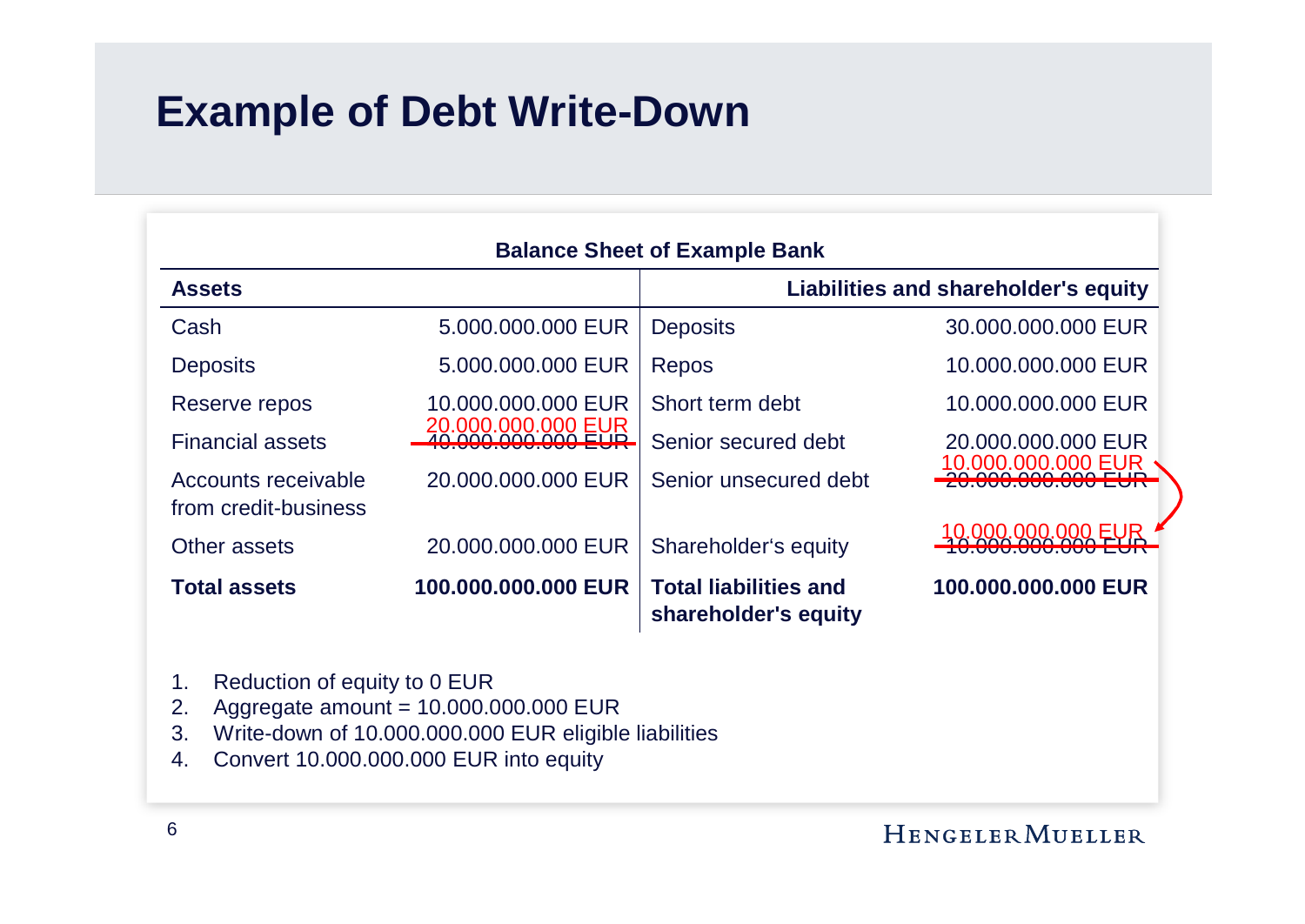# **Triggers for Bail-in**

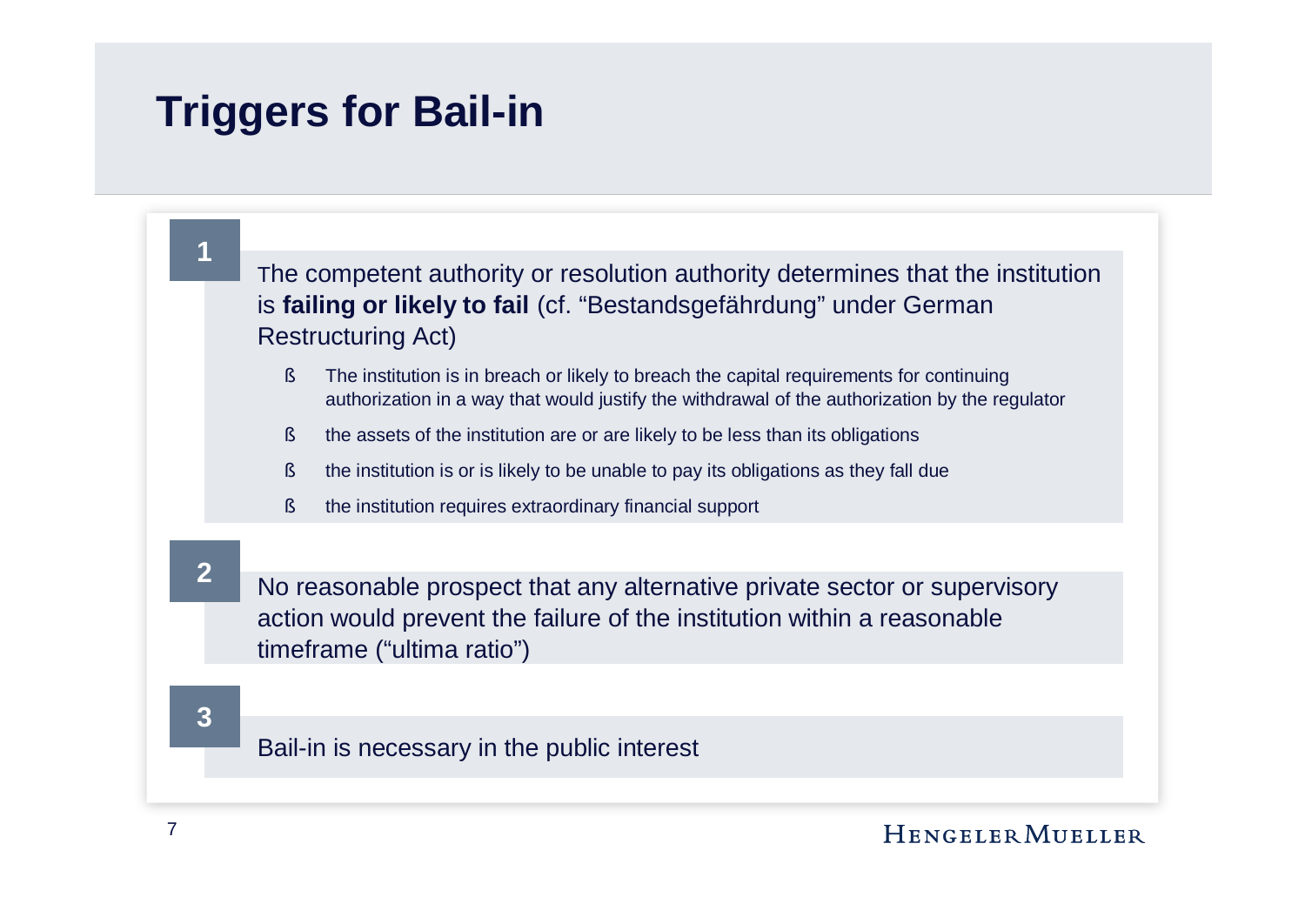### **Supremacy of Creditors over Equity Holders**

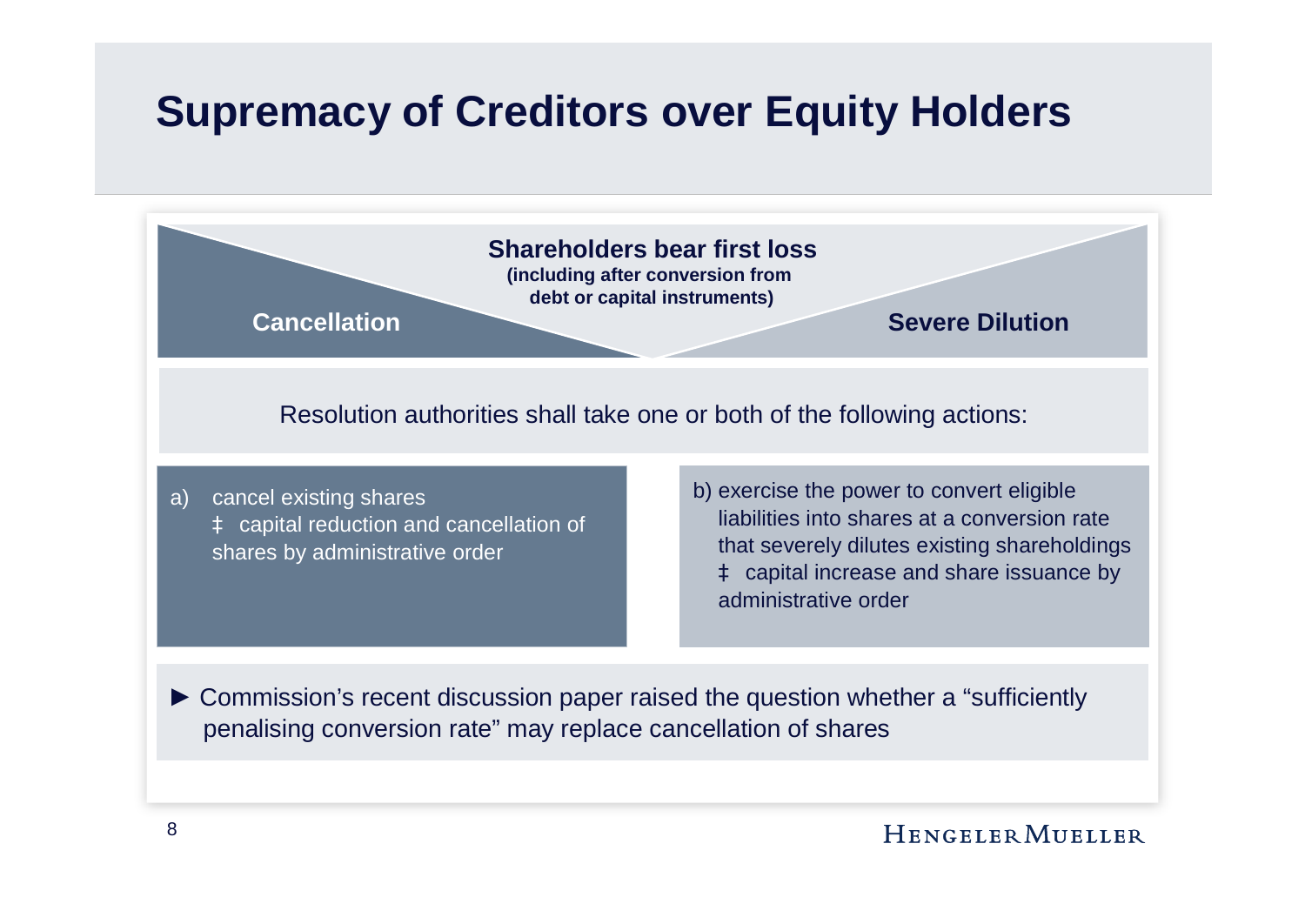### **Inter-Creditor Rules (1/2)** Building and Balancing of Classes

#### *Pari passu* **treatment of creditors**

Bail-in should be applied in a way that respects the *pari passu* treatment of creditors and the statutory rank of claims under the applicable insolvency law

#### **Guiding principles**

#### **No worse off than in liquidation**

Shareholders and creditors are entitled to compensation equal to which they would be entitled under normal insolvency proceedings ( $\rightarrow$  valuation dilemma in hypothetical insolvency scenario)

#### **Excluded liabilities: statutory exceptions from bail-in typically reflecting priorities under domestic insolvency regime**

- § secured liabilities (to the extent of collateral value?)
- § liabilities secured by title transfer collateral arrangements (including repos)
- § guaranteed deposits (Directive 94/19 German Einlagensicherungsfonds?)
- § short-term liabilities with an original maturity of less than a month [*or* three months?]
- § liabilities that arise from a fiduciary relationship
- § other liabilities that are privileged under domestic insolvency rules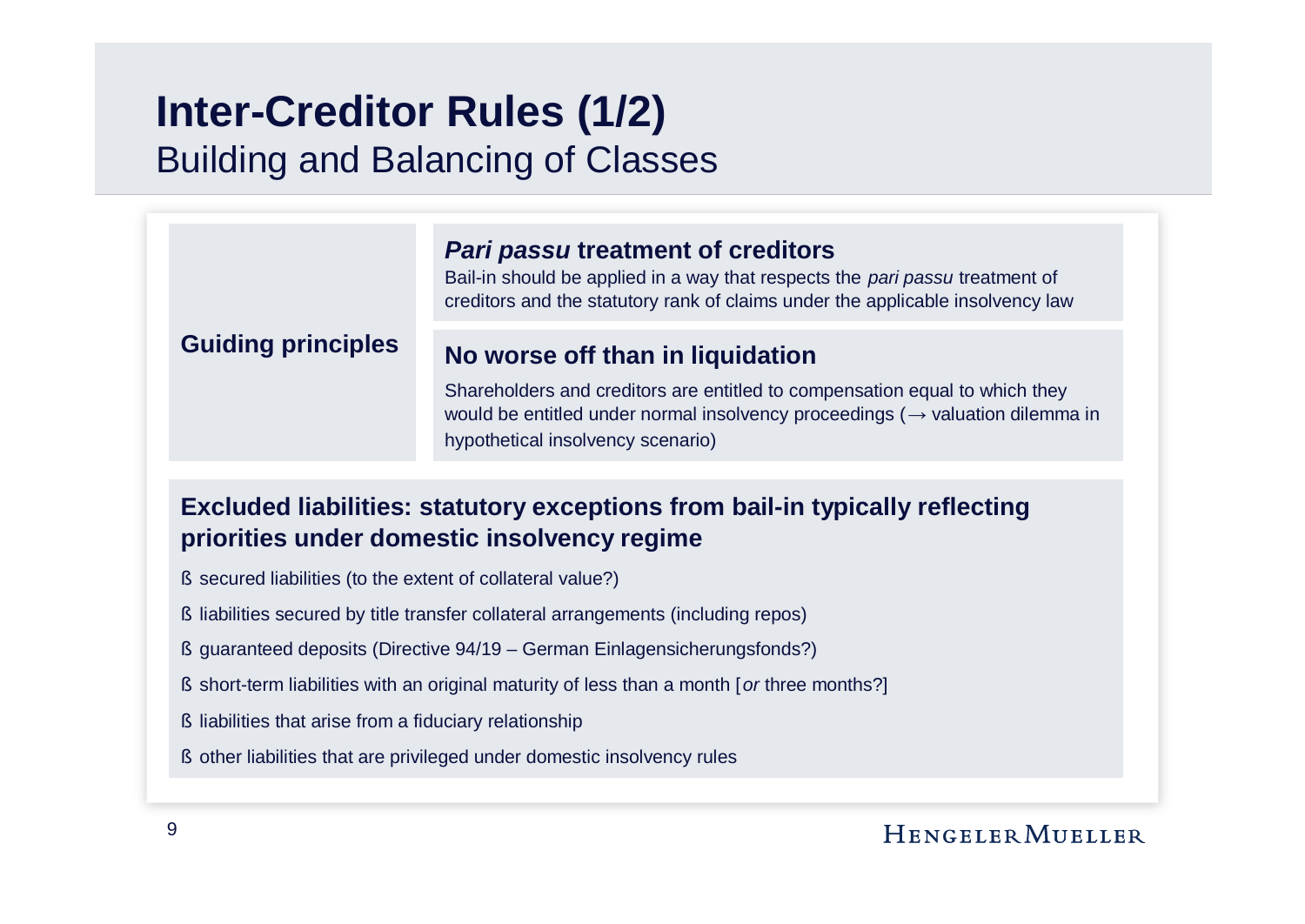### **Inter-Creditor Rules (2/2)** Building and Balancing of Classes

#### **Write-down Waterfall:**

**1**

**2**

**3**

sequential write-down of several classes with pro rata write-down within each class

Additional Tier 1 instruments that are liabilities *and* Tier 2 instruments

Subordinated debt other than Additional Tier 1 *or* Tier 2 capital

#### a) Senior liabilities

- **with maturity of more than 1 year? Priority for debt with maturities up to 1 year?**
- **excluding liabilities arising from derivatives?**

b)Recourse claims owed to deposit guarantee schemes after payment?

#### **Sufficient "bail-in-able" liabilities:**

Obligation for institutions to hold at all times a certain amount of liabilities eligible for bail-in

• at least 10 % of total liabilities not constituting own funds for regulatory purposes

**or**

• case by case analysis?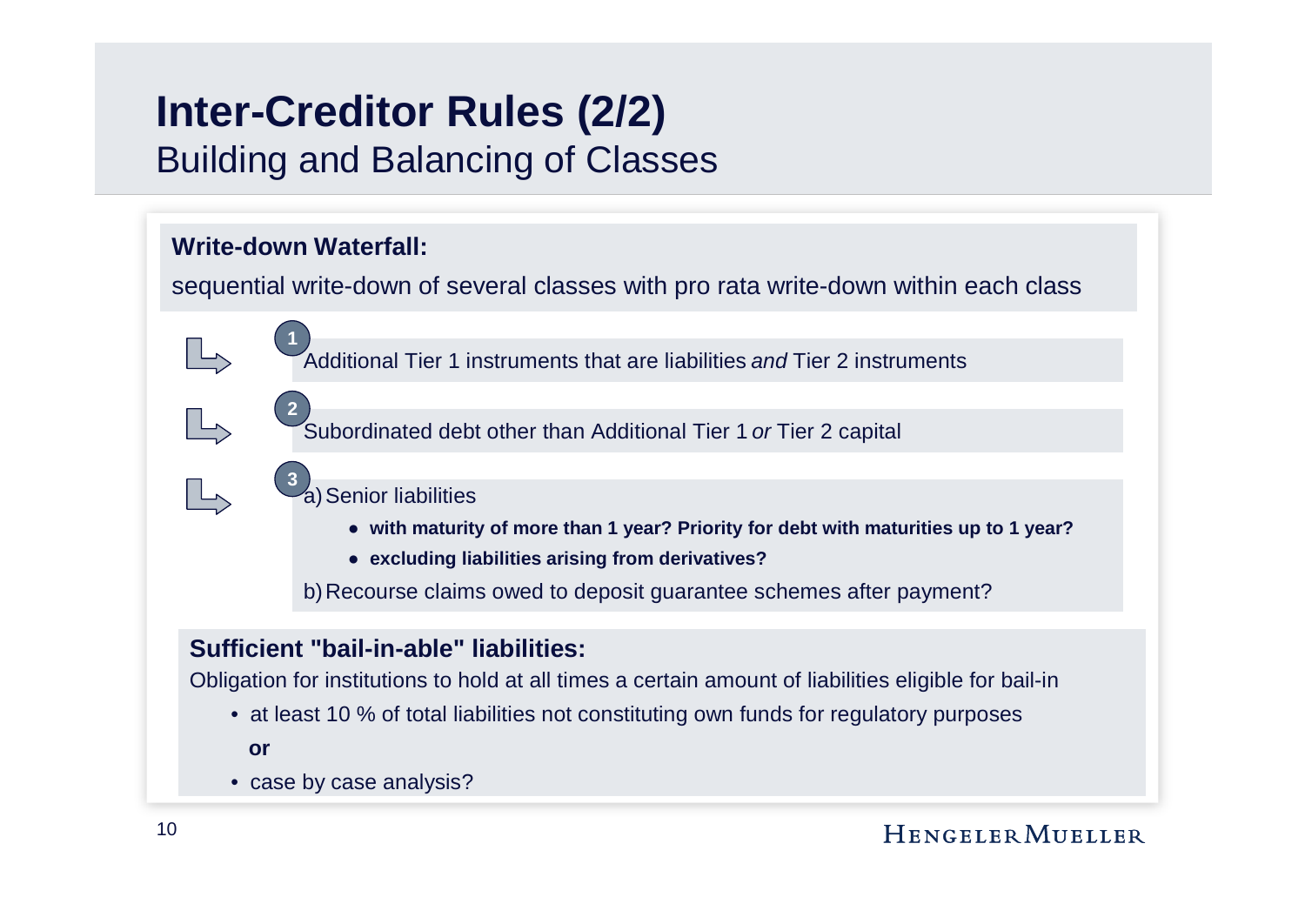### **Valuation** Quantum of Write-down or Conversion

#### **Assessment of the "aggregate amount" in an open bank scenario**

Resolution authority to establish the amount

- § by which eligible liabilities need to be reduced in order to restore the Common Equity Tier 1 capital ratio **and**
- § that the resolution authority considers necessary to sustain sufficient market confidence in the institution and to enable it to continue to comply with conditions for authorization and carry on its licensed activities

#### **Valuation of assets and liabilities**

- à in compliance with requirements generally established for valuation of an entity that has entered into resolution (gone concern / liquidation values?)
- à based on prudent and realistic assumptions, including as to rates of default and severity of losses
- à the objective should be to assess the market value of the assets and liabilities so that any losses that could be derived are recognized at the moment the bail-in is exercised
- à valuation shall not assume extraordinary public support

#### **Independent valuation**

- à independent valuer
- à to be endorsed by resolution authority
- à in urgent situations, valuation by resolution authority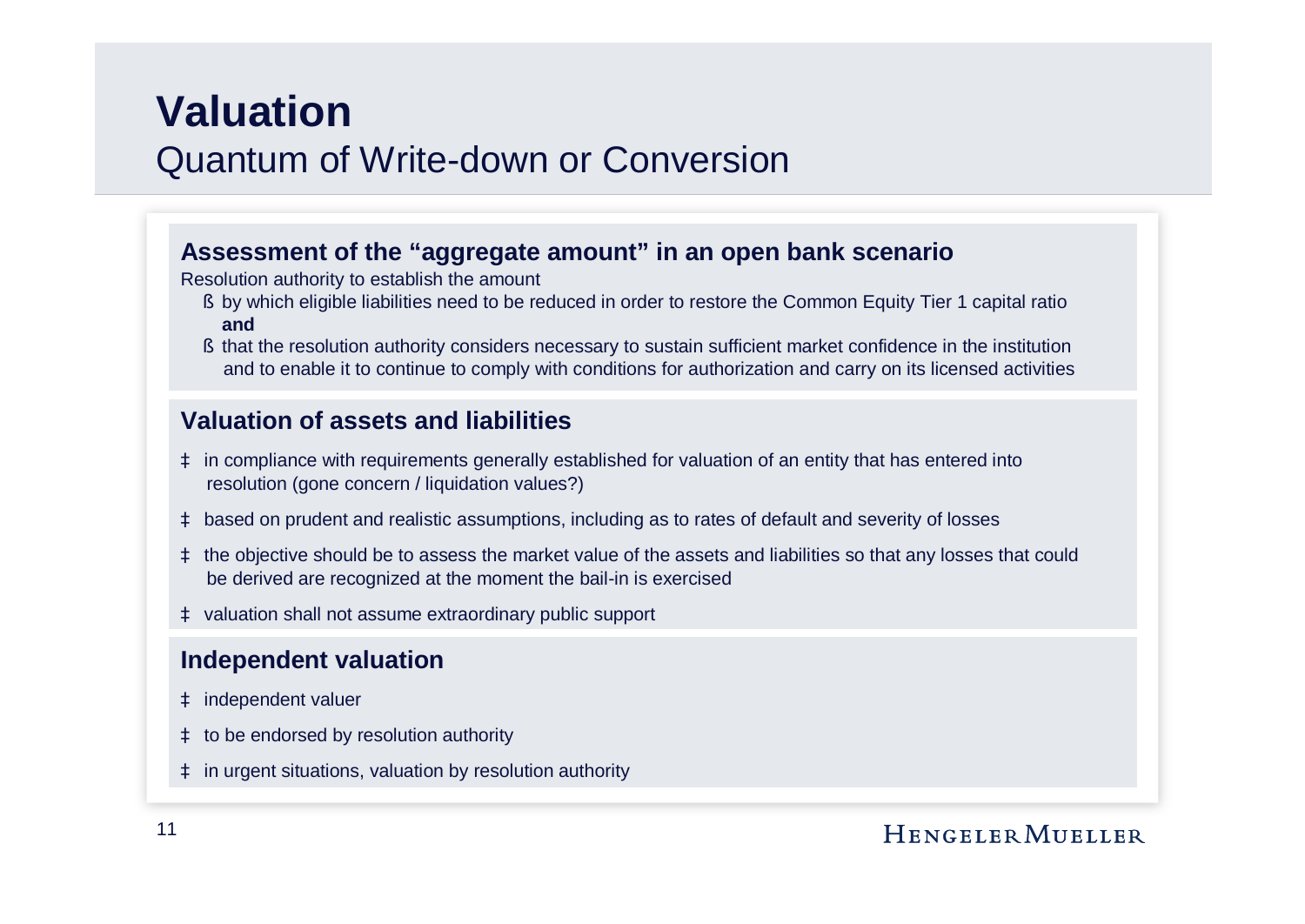### **Cross-Border Implementation**

#### **Harmonised statutory regimes in all EU jurisdictions**

#### à building in mutual recognition

- v **Recognition of reduction or conversion of debt instruments including liabilities governed by local law or owed to creditors located in jurisdiction other than jurisdiction of resolution authority**
- v **No separate challenge / judicial review in any jurisdiction other than jurisdiction of resolution authority**
- à joint approach to address cross-border aspects
- à harmonization within EU instead of multi-lateral agreements
- à contractual recognition of debt write-down in instruments governed by third country laws by domestic law required
- But ► no harmonisation beyond EU borders to date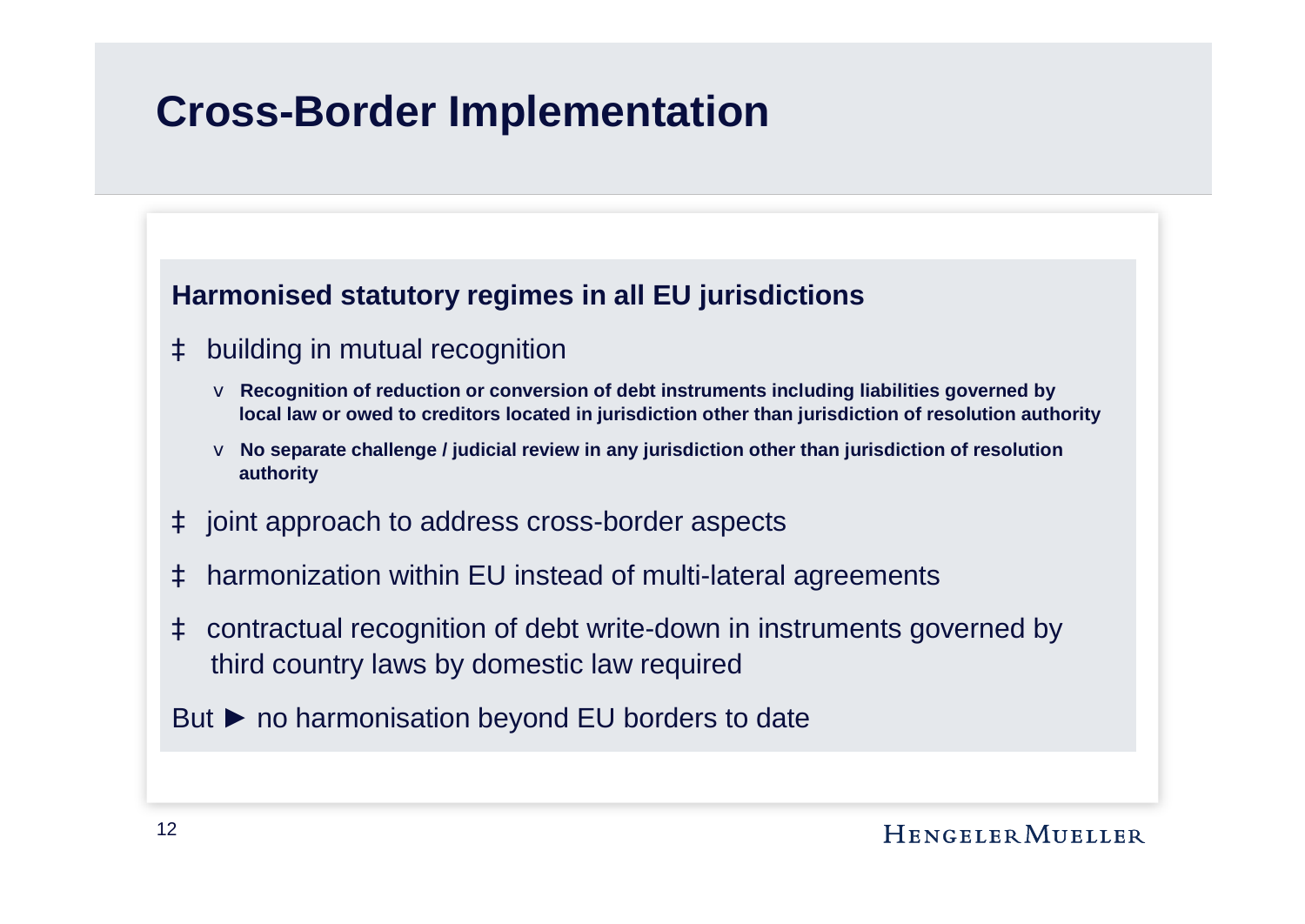### **Judicial Review and Remedies**

#### **Restriction on normal insolvency proceedings**

#### **Challenge only by affected persons**

#### **Reasons for challenge**

- § legality of resolution order
- § legality of the way in which the order was implemented
- § adequacy of compensation

#### **Legal remedies**

- à no veto right of shareholders/creditors
- à no right to rescission, but only individual compensation for net loss suffered as a result of the resolution action (compared to the situation had the resolution action not been taken and had the institution been subject to an insolvency proceeding)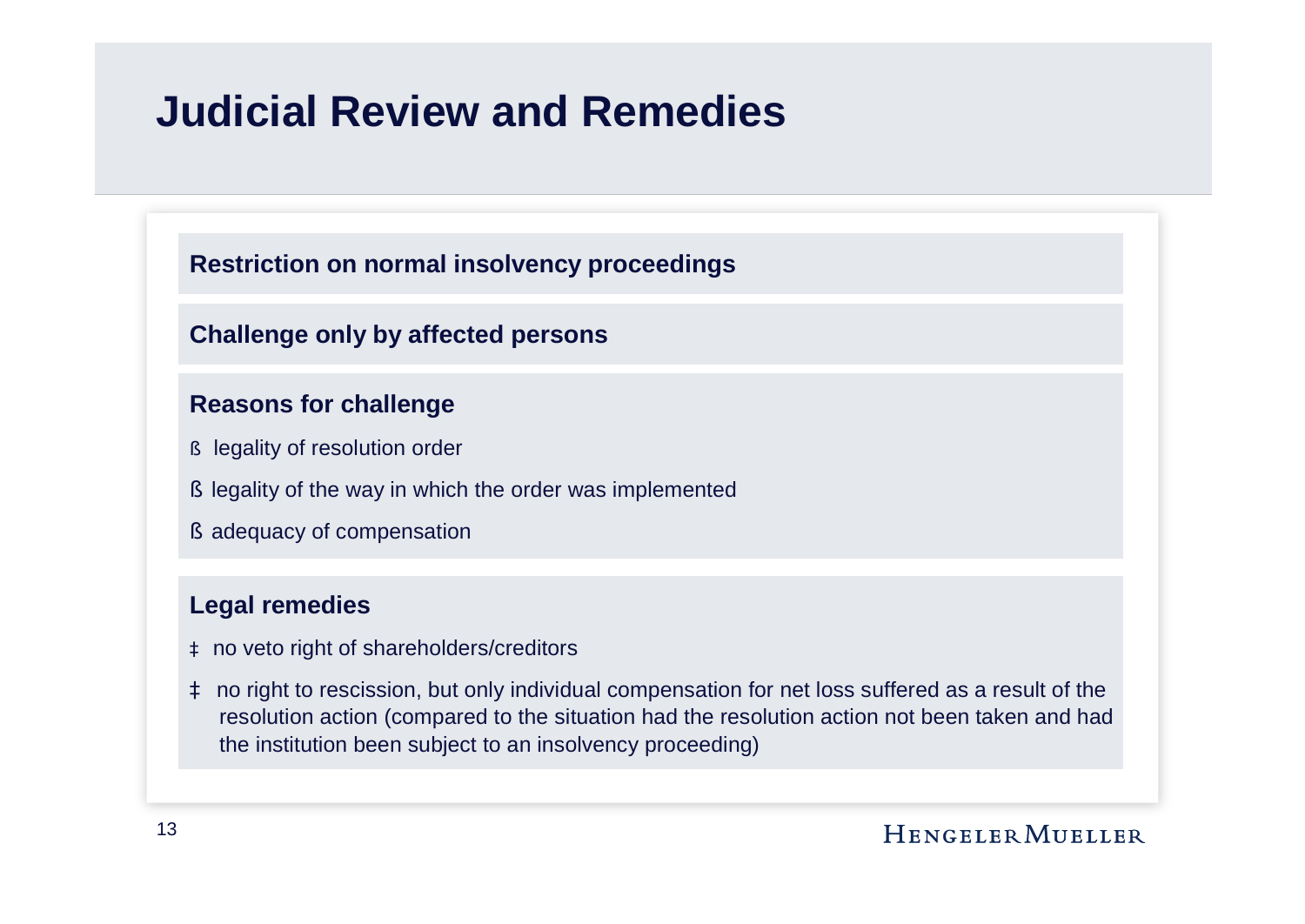# **Constitutional Framework (1/2)** Statutory Bail-in and Property Rights

| <b>Applicable</b><br>provisions                      | "Solange" Rule of German constitutional court<br>à Art. 17 CFREU and ECHR - Protocol 1<br>Right to Property as recognized by the ECJ                             |
|------------------------------------------------------|------------------------------------------------------------------------------------------------------------------------------------------------------------------|
| <b>Scope of</b><br><b>Protection</b>                 | § All lawfully acquired items<br>Includes rights of shareholders and creditors<br>S.<br>Problem: are the claims worthless?<br>ι\$,                               |
| <b>Expropriation</b><br>or Regulation<br>of Property | Expropriation also if the ownership is not technically divested, but the<br>economic value is sufficiently reduced<br>à in any case, entitlement to compensation |
| <b>Proportionality</b>                               | § Suitable<br>§ Necessary<br>$\S$<br>Proportionate                                                                                                               |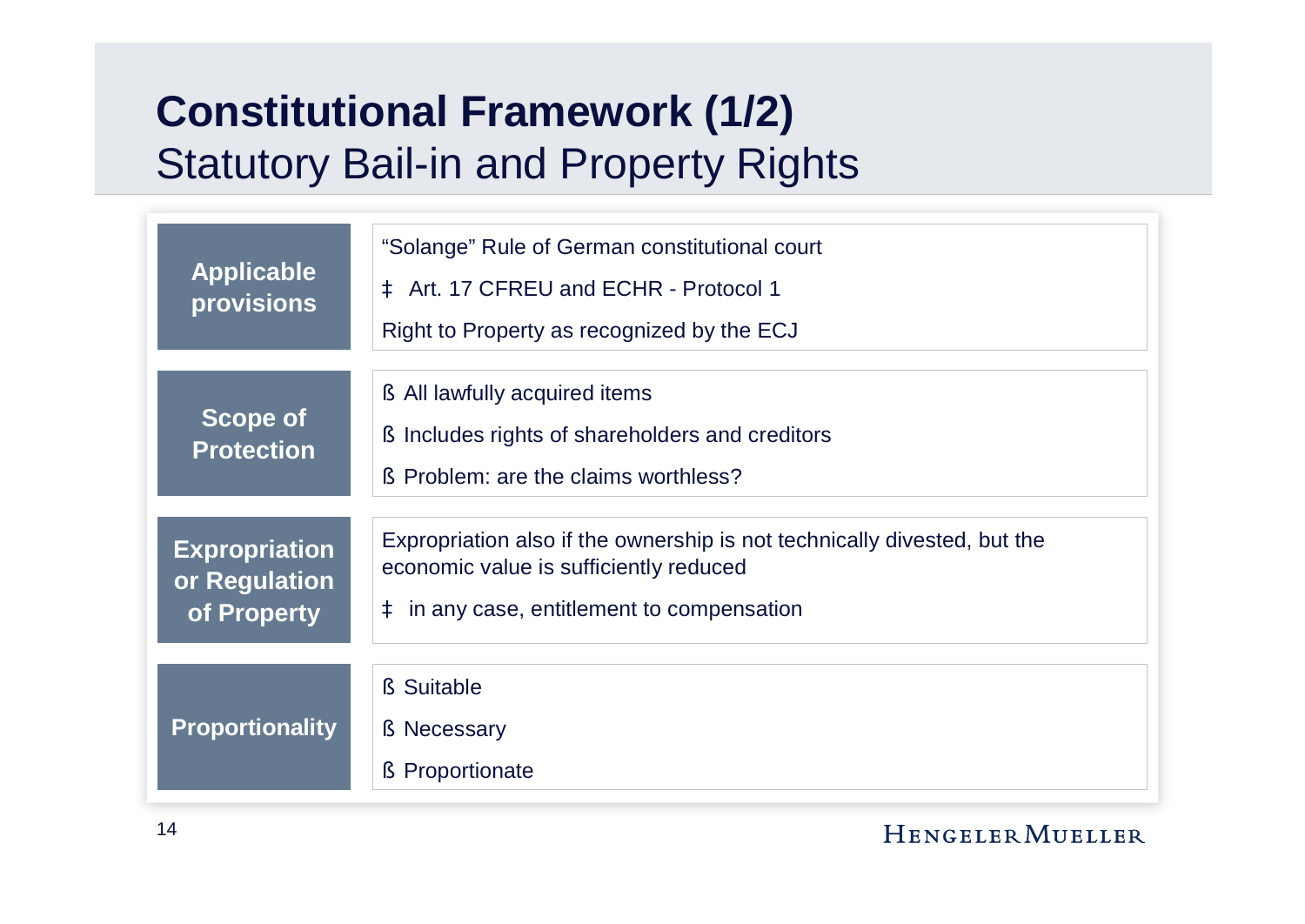# **Constitutional Framework (2/2)** Proportionality of Bail-in

| <b>Suitability</b>     | § Bail-in allows to recapitalize and stabilize an institution<br>§ Does not rely on public funds<br>§ Reduces moral hazard                                                                                                                                                                                                                                                                                                                                                                                                                |  |
|------------------------|-------------------------------------------------------------------------------------------------------------------------------------------------------------------------------------------------------------------------------------------------------------------------------------------------------------------------------------------------------------------------------------------------------------------------------------------------------------------------------------------------------------------------------------------|--|
| <b>Necessity</b>       | Alternatives: require banks to hold 10 % Coco Bonds?<br>Private sector solution?                                                                                                                                                                                                                                                                                                                                                                                                                                                          |  |
| <b>Proportionality</b> | <b>Fair balance of interests</b><br>Problem no. 1: severe dilution vs. cancellation of shares<br>Problem no. 2: exceptions from the pari passu treatment of<br>creditors à contagion risk for financial stability<br>Problem no. 3: determination of a conversion rate that reflects<br>a compensation equal to the value of the claim<br>under normal insolvency proceedings (higher<br>conversion rate for senior liabilities than for<br>subordinated debt to the extent appropriate to<br>reflect priority in insolvency proceedings) |  |